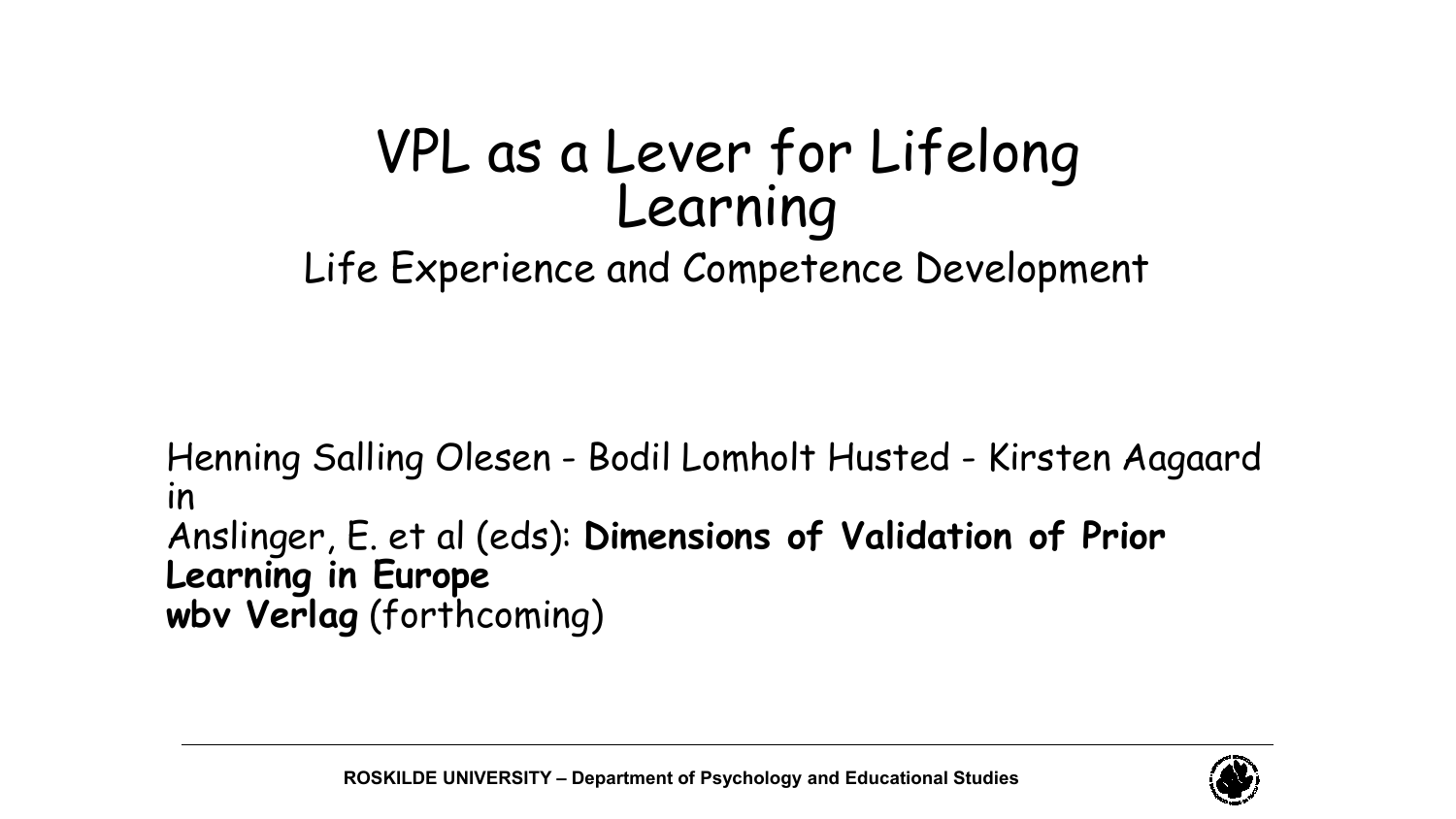• Henning Salling Olesen, Bodil Lomholt Husted and Kirsten Aagaard: VPL as a Lever for Lifelong Learning Anslinger, E. et al Dimensions of Validation of Prior Learning in Europe wbv Verlag (forthcoming)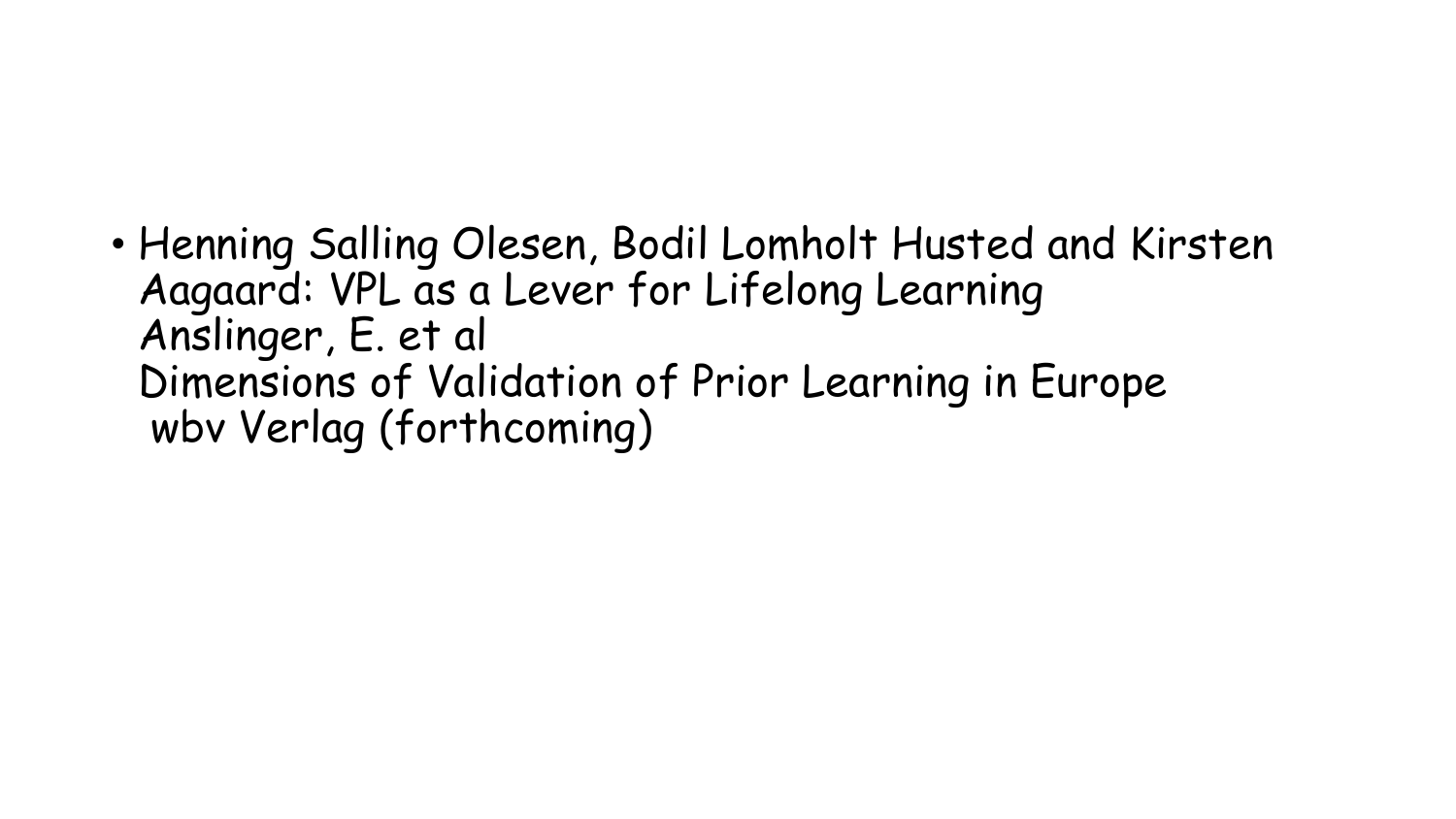## Lifelong Learning and VPL

- \* Individually: learning from "cradle to grave";
- \* formal & non-formal learning in all spheres of life
- \* equal access to learning LLL for social cohesion
- \* more flexible learning pathways, better transitions
- \* competence building on all levels
- \* systemic approach: connecting sectors, levels and forms of learning

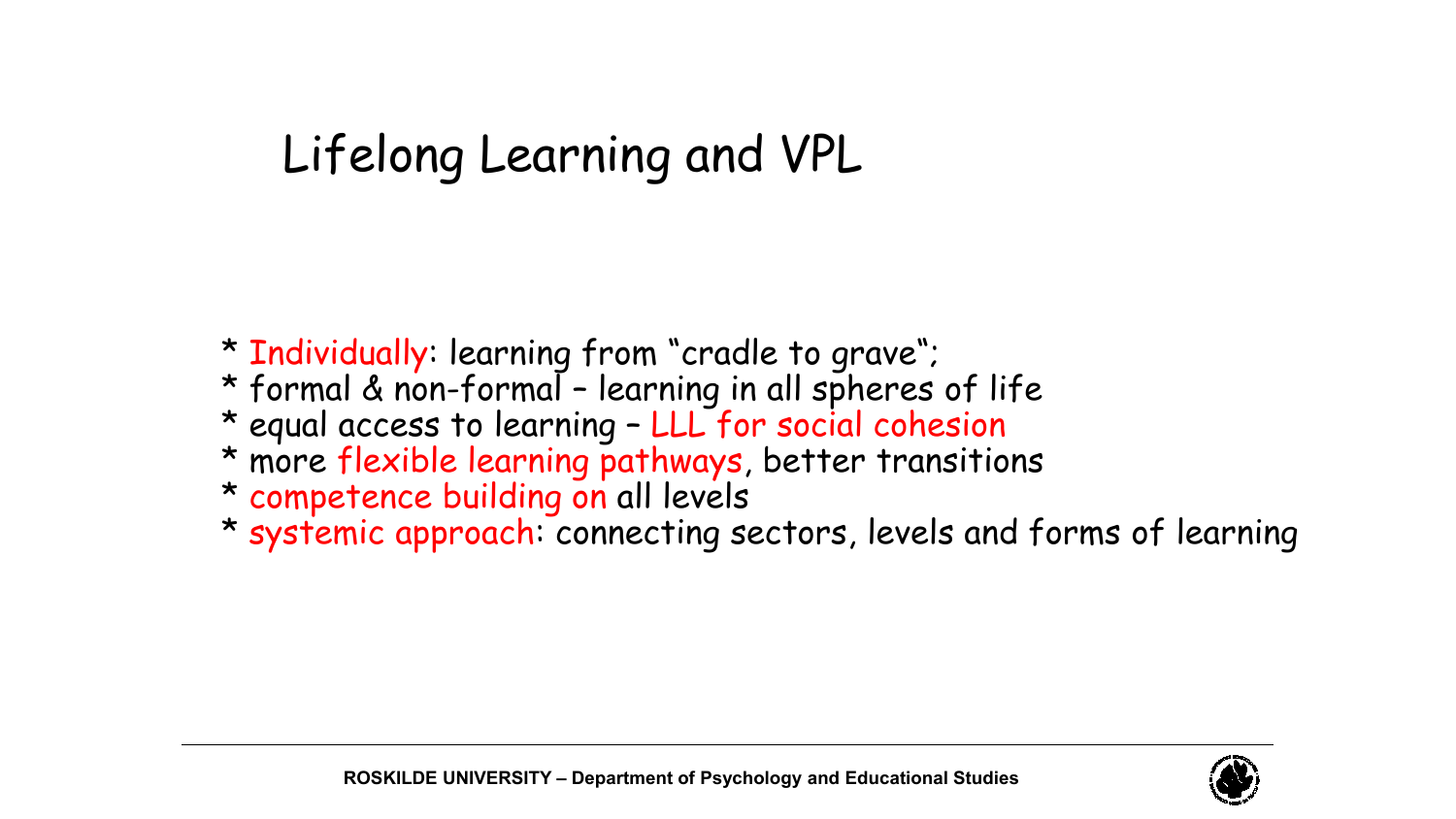# Two regimes of recognition

#### Education (scholastic achievements)

\* Validation of prior learning – recognizes informal learning and life experience within formal education and training – enables institutional inclusiveness

#### Business (employability, economic value)

\* Competence assessment as a tool for recruitment and human resource management – challenging institutional regime, replaces educational merits

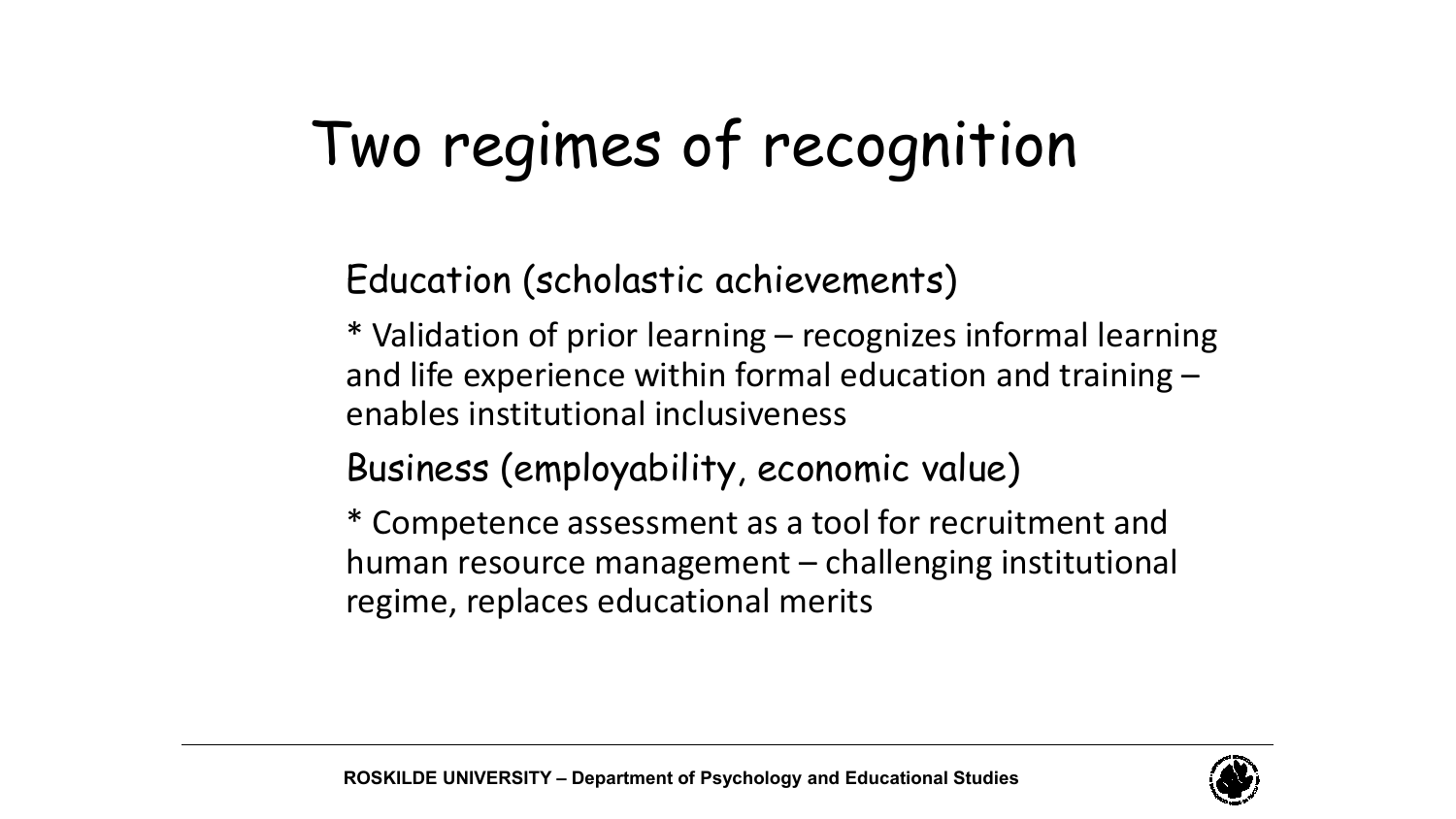## Life Experience, Transitions and Learning

Learning and Life experience

\* Life experience is situated, scenic, cognitive and emotional - learning is reconfiguration of<br>experience

Career Transitions

\* Transitions are objective or subjective turning points in life – educational transitions – family<br>changes – employment shifts – shifts in type of<br>work

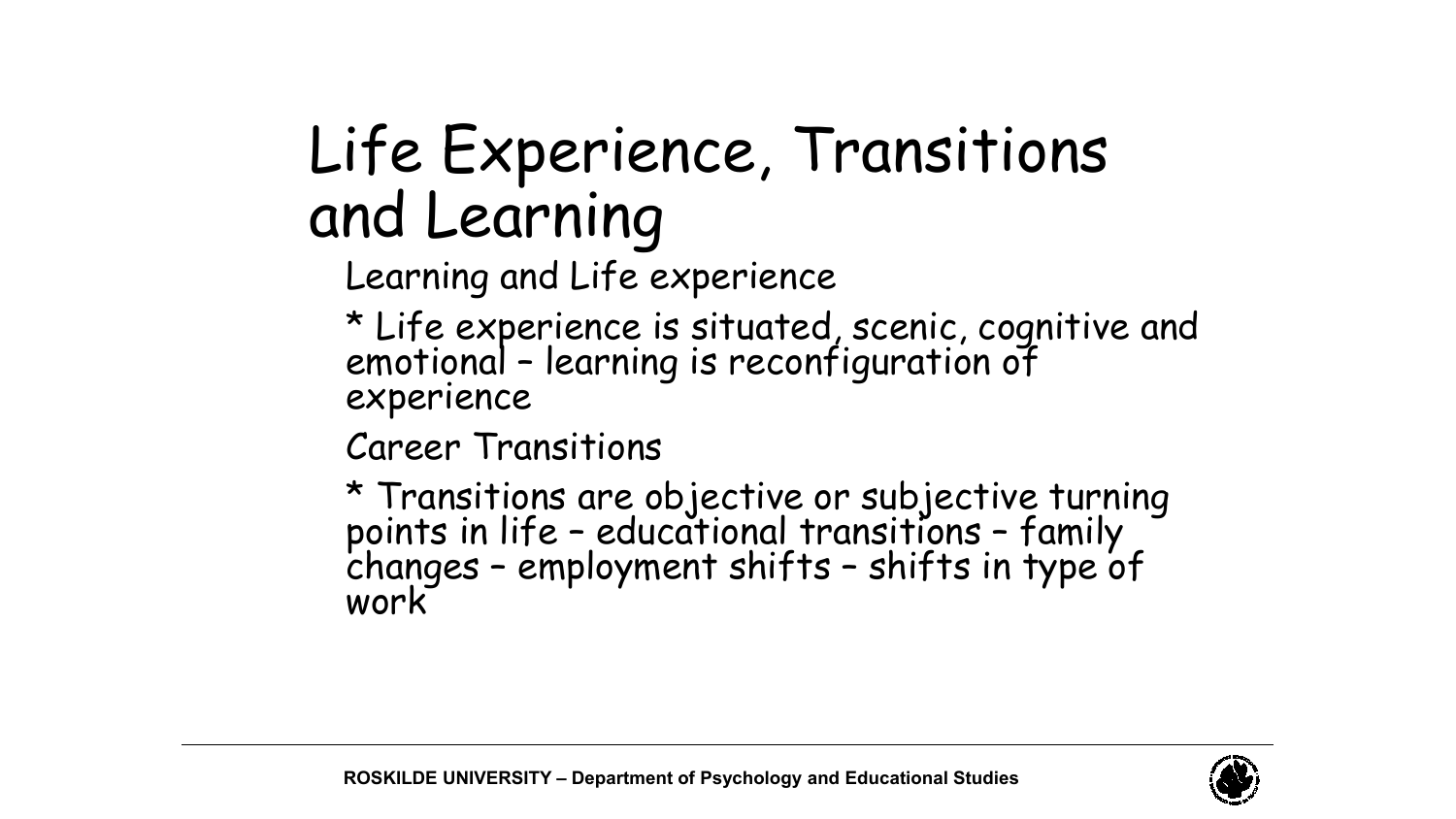### A new concept of competence …… and its Subjective Dimensions

\*The ability to act successfully

\*In a complex context

\*Through the mobilization of psycho-social prerequisites (cognitive and non-cognitive)

\* With results related to the requirements of a professional role or personal project

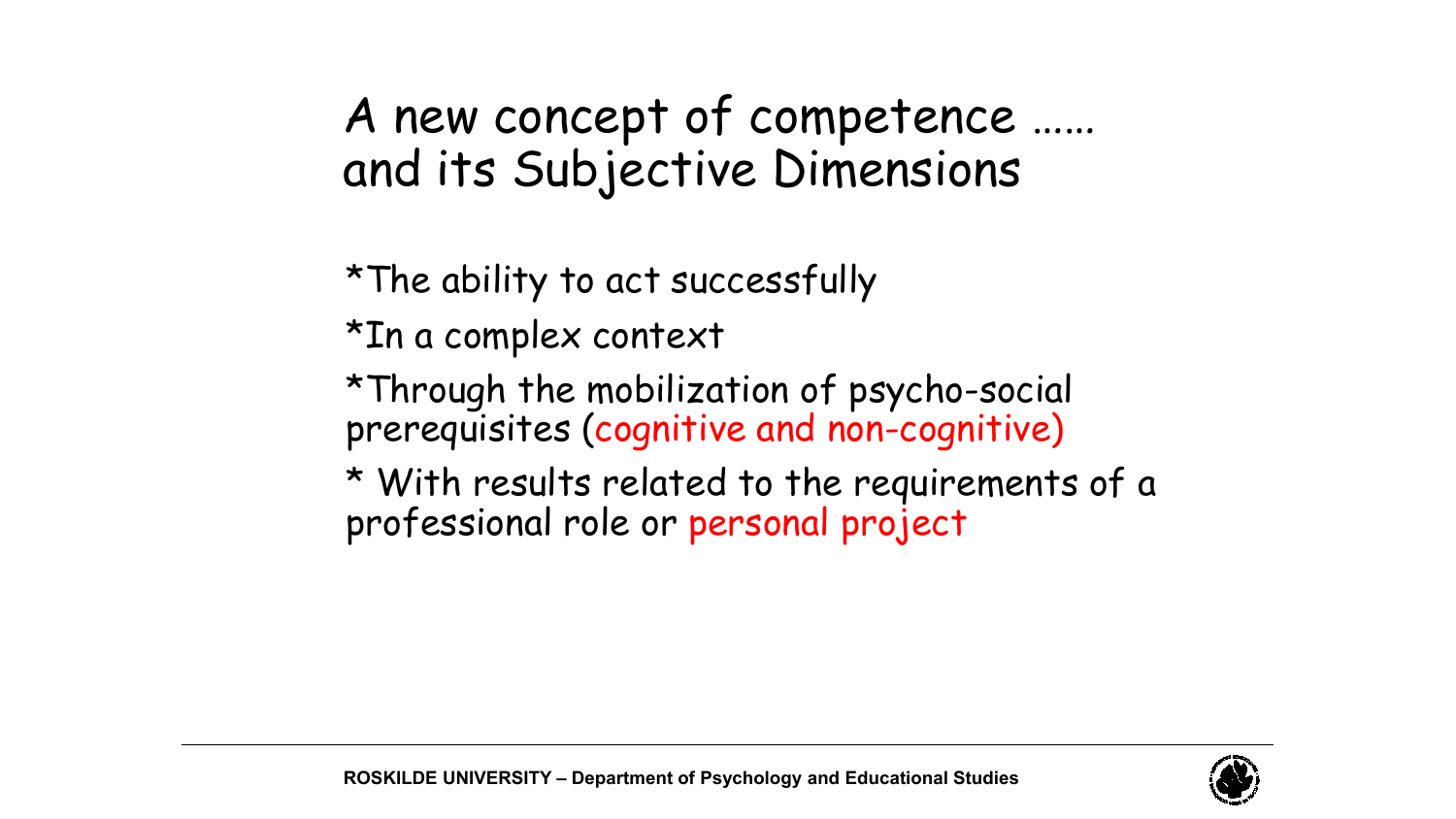## Assessment of competences as a political tool – for whom? for what?

\*Education and Training Rights – and Motivation

- \* Universal Right for Competence Assessment
- \*Labour Market intervention and Workplace Development
- \* Recognition of experience and self esteem

•

\* Workers' interests, Requirements, Bargaining, Legislation